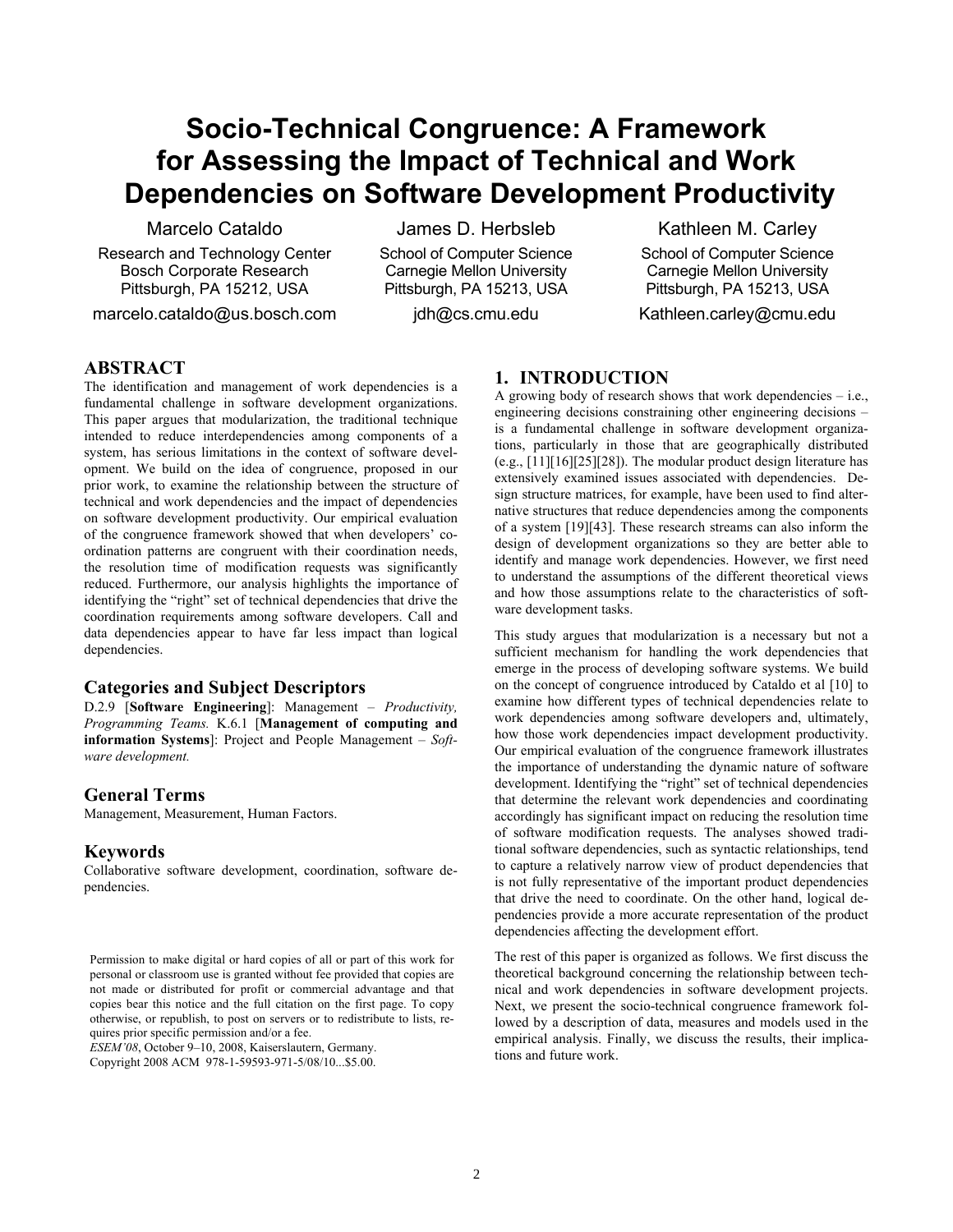# **2. THE NATURE OF SOFTWARE DEVEL-OPMENT AND MODULAR DESIGN**

The idea of dividing a complex task into smaller manageable units is consistent with the reductionist view [41][44] which is well developed in the product development literature [19]. Projects, typically, have a general description of the system's components and their relationships or a more detailed report such as architectural or high-level design document. Managers use the information in those documents to divide the development effort into work items that are assigned to specific development teams, minimizing the interdependencies among those teams [13][19][43]. In the system design literature, it has long been speculated that the structure of a product inevitably resembles the structure of the organization that designs it [13]. In Conway's original formulation, he reasoned that coordinating product design decisions requires communication among the engineers making those decisions. If everyone needs to talk to everyone, the communication overhead does not scale well for projects of any size. Therefore, products must be split into components, with limited technical dependencies<sup>1</sup> among them, and each component assigned to a single team. Conway [13] proposed that the component structure and organizational structure stand in a homomorphic relation, in that more than one component can be assigned to a team, but a component must be assigned to a single team.

A similar argument has been proposed in the strategic management literature. Baldwin and Clark [2] argued that modularization makes complexity manageable, enables parallel work and tolerates uncertainty. The design decisions are hidden within the modules, which communicate through standard interfaces. Modularization adds value by allowing independent experimentation of modules and substitution [2]. Moreover, Baldwin and Clark [2] argued that a modular design structure leads to an equivalent modular task structure. Thus, their view aligns with Conway's idea that one or more modules can be assigned to one organizational unit and work can be conducted almost independently of others. In the context of software engineering, a similar approach was first articulated by Parnas [39] as modular software design. Parnas [39] argued that modules ought to be considered work items instead of just a collection of subprograms. Development work can continue independently and in parallel across different modules. Parnas' views also coincide with the theoretical arguments from product design and strategic management literatures.

All three theoretical views rely on two interrelated assumptions. The authors assumed a simple and obvious relationship between product modularization and task (or work) modularization. Hence, by reducing the technical interdependencies among the modules of a system, the modularization theories argue, work interdependencies are reduced, thereby reducing the need for communication among work groups. Unfortunately, there are several problems with these assumptions when applied in the context of software development. One problem is that existing software modularization approaches use only a subset of the technical dependencies, typically syntactic relationships, of a software system [23]. Other

 $\overline{a}$ 

potentially relevant work dependencies might be ignored. Moreover, recent empirical evidence indicates that the relationship between product structure and task structure is not as simple as previously assumed, and diminishes over time [11].

Promoting minimal communication between teams responsible for interdependent modules is also problematic. Recent studies suggest that minimal communication between teams, collocated or distributed, is detrimental to the success of projects. The product development literature argues that information hiding, which leads to minimal communication between teams, causes variability in the evolution of projects, frequently resulting in integration problems [46]. In context of software development, de Souza and colleagues [17] found that information hiding led development teams to be unaware of others teams' work resulting in coordination problems. Grinter and colleagues [25] reported similar findings for geographically distributed software development projects. The authors highlighted that the main consequence of reducing the teams' communication was increased costs because problems tended to be discovered later in the development process. Those findings do not suggest that modularization is not useful. They highlight the need to supplement it with coordination mechanisms to allow developers to deal correctly with the assumptions that are not captured in the specification of the dependencies.

Finally, another important problem associated with the assumptions of modular design is the role of change which can be characterized along three interrelated dimensions: the evolution of requirements, the stability of the interfaces between software modules and the dynamic nature of technical dependencies that arise as design and implementation decisions are made.

*Evolution of requirements.* It is widely accepted among software engineering researchers and practitioners that the requirements of the system become known over time or those requirements change as time progresses [35]. In some cases, the changes in the requirements result in minor alterations of specific development tasks. In other instances, new features have to be added or features under development are eliminated. These events introduce a certain level of dynamism in software development that challenges the determinism and stability assumptions of the modularization approach.

*Nature and stability of interfaces.* The interfaces between software modules might differ in complexity and little is known about the impact of instability on coordination among development teams. However, recent research has started to examine those issues. Cataldo et al [11] presented case studies where even simple interfaces between modules developed by remote teams create coordination breakdown and integration problems. The authors reported that semantic dependencies were often problematic and they argued that the developers' ability to identify and manage dependencies was hindered by several inter-related factors such as development processes, organizational attributes (e.g. structure, management style) and uncertainty of the interfaces. In relation to the stability of interfaces, de Souza [16] found, in a field study of a large software project, that interfaces tended to change often and their design details tended to be incomplete, increasing the likelihood of future changes to them and leading to serious integration problems. This lack of stability represents a constant challenge for software development organizations in terms of coordination and, ultimately, productivity and quality.

<sup>1</sup> The terms "technical dependency" and "product dependency" are used interchangeably through out this paper. Examples of such relationships are syntactic or semantic dependencies between architectural components or modules.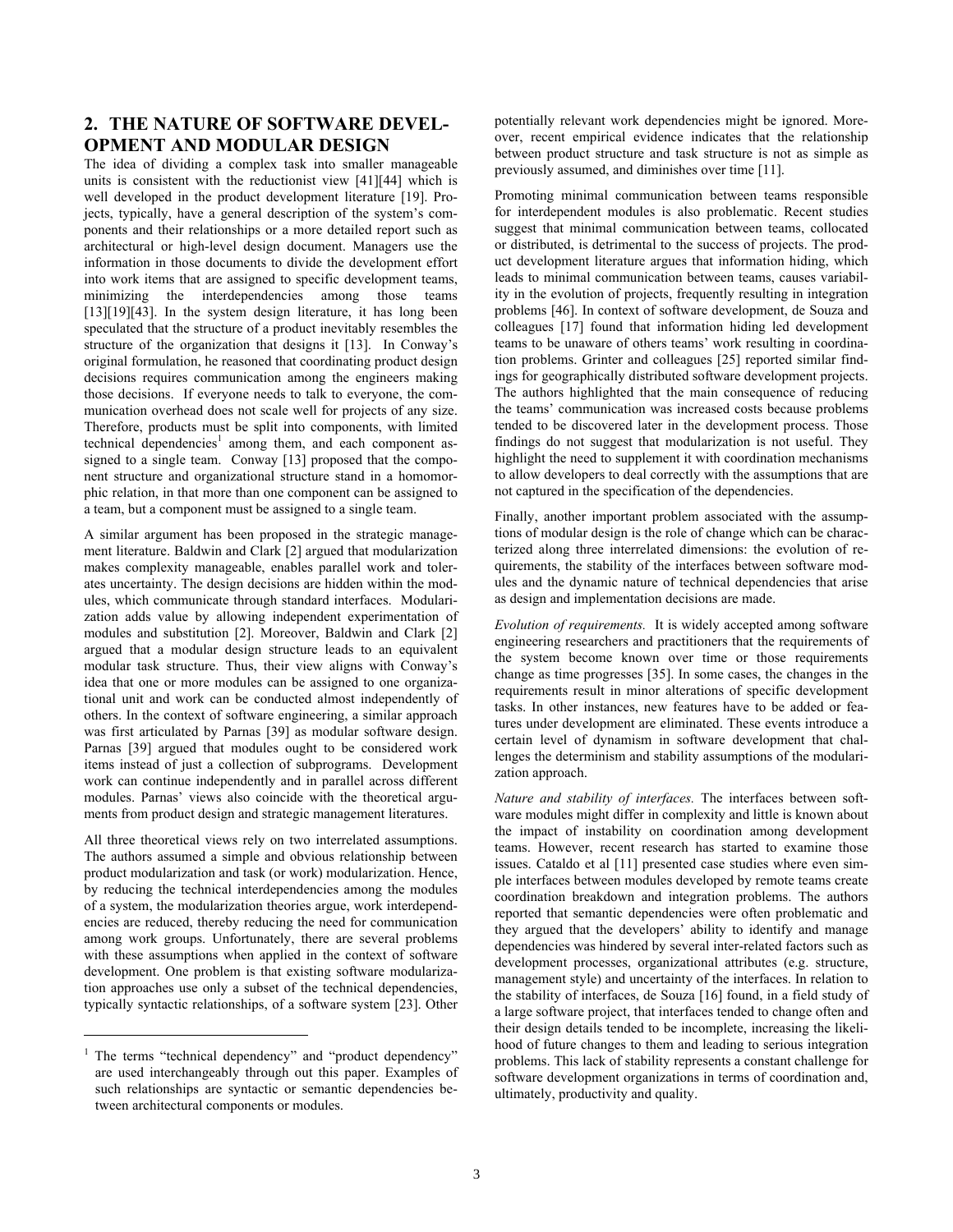*Dynamic nature of dependencies.* Dependencies arise dynamically as part of the development of a piece of code. The act of developing a software system consists of a collection of design decisions, either at the architectural level or at the implementation level. Those design decisions introduce constraints that might establish new dependencies among the various parts of the system, modify existing ones or even eliminate dependencies. The changes in dependencies can generate new coordination requirements that are quite difficult to identify *a priori*, particularly when the dependencies are not obvious, or as a project matures over time [27][42]. Failure to discover the changes in coordination needs might have a profound impact on the quality of the product [15], on productivity [28] and even on the projects' overall design [4]. In addition, little is known about the specific impact of the various types of dependencies that arise among parts of a software system such as explicit versus implicit dependencies or syntactic versus logical dependencies.

The previous paragraphs highlight the limitations of the product modularization approach, which does not necessarily yield an equivalent task modularization structure. The nature of software development such as the attributes and stability of interfaces among modules and the dynamics of technical dependencies, are a constant challenge for software development organizations, particularly for those that are geographically distributed. Mechanisms to complement the modular design approach are required to maintain appropriate levels of coordination among development groups. This leads us to the following research questions:

#### *RQ1: How can relevant task dependencies be identified from technical dependencies?*

*RQ2: What is the impact of those task dependencies on development productivity?*

#### **3. SOCIO-TECHNICAL CONGRUENCE**

Product development endeavors involve two fundamental elements: a technical and a social component. The technical properties of the product to develop, the processes, the tasks, and the technology employed in the development effort constitute the technical component. The second element consists of the organization and the individuals involved in the development process, their attitudes and behaviors. In other words, a product development project can be thought of as a socio-technical system where the two components, the technical and the social elements, need to be aligned in order to have a successful project. A key issue is to understand how we can examine the relationship between those two dimensions.

Two lines of work are particularly relevant in this context. First, the idea of "fit" from the organizational theory literature provides the conceptual framework. Fit is defined as the match between a particular organizational design and the organization's ability to carry out a task [6]. This line of research has, traditionally, focused on two factors: the temporal dependencies among tasks that are assigned to organizational groups and the formal organizational structure as a means of communication and coordination [9][39]. The second relevant line of work is the research on dynamic analysis of social networks which provides an innovative approach, called the meta-matrix, to examine the dynamic coevolution of relationships among multiple types of entities such as resources, tasks, and individuals [8][33]. Building on those two streams of research, we define socio-technical congruence as the match between the coordination requirements established by the dependencies among tasks and the actual coordination activities carried out by the engineers. In other words, the concept of congruence has two components. First, the coordination needs determined by the technical dimension of the socio-technical system and, secondly, the coordination activities carried out by the organization representing the social dimension. The following paragraphs discuss in detail the mathematical framework to measure the two components of congruence originally introduced by Cataldo and colleagues [10].

# **3.1 Identification of Coordination Requirements**

In order to identify which set of individuals should be coordinating their activities, we need to represent two sets of relationships. One set is given by which individuals are working on which tasks. The relationships or dependencies among tasks represent the second element. In the rest of this section, we will use the example depicted in Figure 1 to describe the sets of relationships involved in determining coordination requirements. In the framework introduced by Cataldo and colleagues [10], assignments of individuals to particular work items is represented by a people by task matrix where a one in cell *ij* indicates that worker *i* is assigned to task *j*. We refer to such matrix as *Task Assignments*  $(T_A)$ . In our example (figure 1), we can think of the matrix  $T_A$  as representing the set of files modified by each developer that worked on a modification request. The set of dependencies among tasks can also be represented as a square matrix where a cell *ij* (or cell *ji*) indicates that task *i* and task *j* are interdependent. We refer to such matrix as *Task Dependencies* ( $T<sub>D</sub>$ ). Figure 1 shows an example where  $T_D$  captures the syntactic dependencies among the source code files of a system. For instance, file 1 (row 1) has three dependencies (e.g. function calls) into file 3 (column 3). Multiplying the  $T_A$  matrix and the  $T_D$  matrix results in a people by task matrix that represents the extent to which a particular worker should be aware of tasks that are interdependent with those that he or she is responsible for. However, we are interested in a people to people relationship of coordination needs. Such a representation of the coordination requirements among the different workers is obtained by multiplying the  $T_A$ <sup>\*</sup>  $T_D$  product by the transpose of  $T_A$ . This product results in a people by people matrix where a cell *ij* (or cell *ji*) indicates the extent to which person *i* works on tasks that share dependencies with the tasks worked on by person *j*. In other words, the resulting matrix represents the *Coordination Requirements*  $(C_R)$  or the extent to which each pair of people needs to coordinate their work. In the context of the example depicted by figure 1, the *Coordination Requirements* matrix represents the extent to which the developers that work on a particular modification request need to coordinate their work given the set of syntactic relationships that exits among a system's modules. More formally, the  $C_R$  matrix is defined by the following product:

$$
C_R = T_A * T_D * T_A^T
$$
 (Eq. 1)

where,  $T_A$  is the Task Assignments matrix,  $T_D$  is the Task Dependencies matrix and  $T_A^T$  is the transpose of the Task Assignments matrix. This framework provides alternative ways of thinking about coordination requirements among workers depending on what type of data is used to populate the Task Dependencies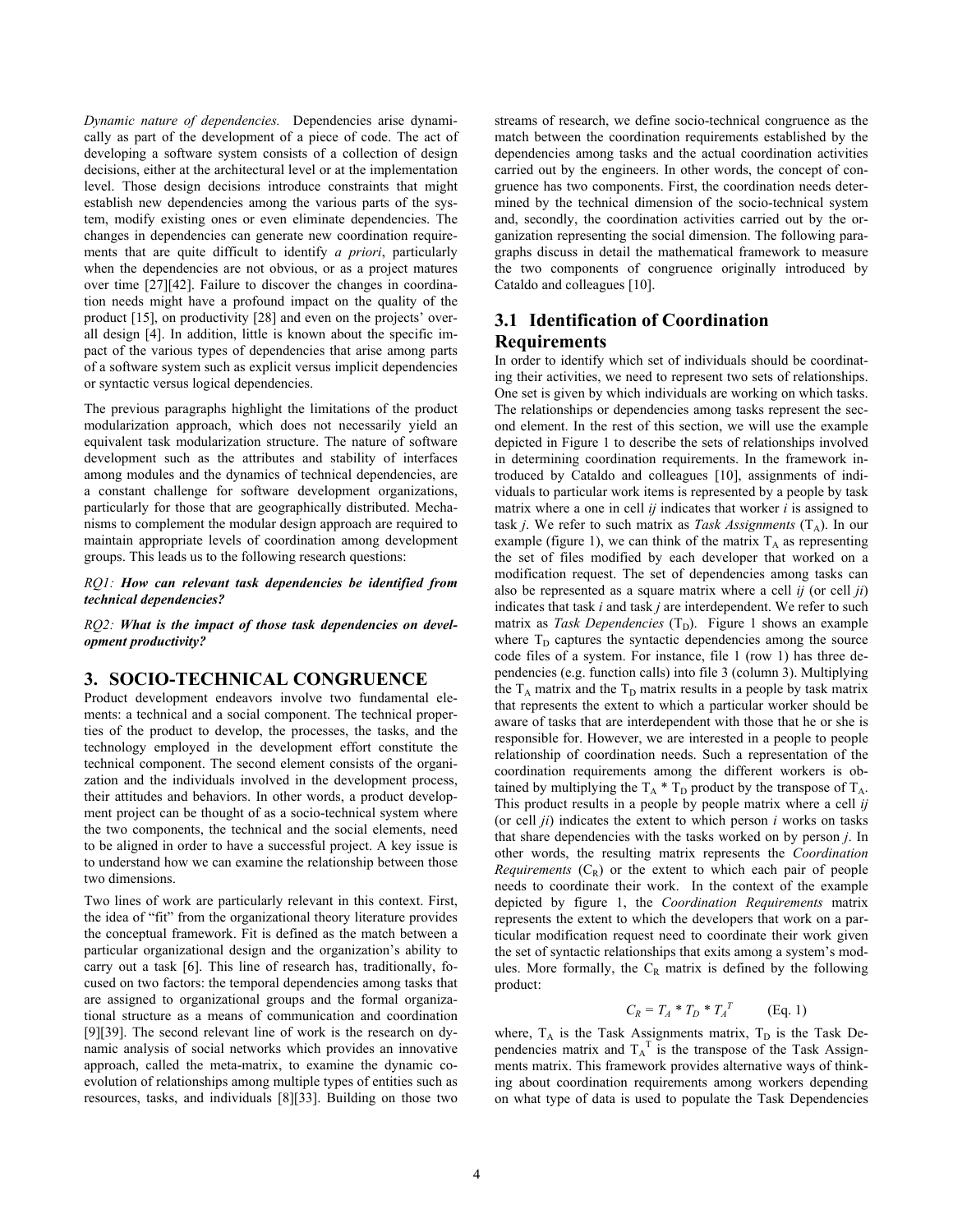matrix. Past work had focused on temporal relationships between tasks, for instance, task A needs to be done before task B (e.g. [36]). In the context of software development, such way of thinking about task dependencies is quite common. Alternative views could be based on high level roles in the development organizations (e.g. integration and testing depends on development) or task dependencies based on product dependencies in the actual software code (e.g. function calls between modules). The focus in this paper is on the relationship between the structure of work dependencies and the structure of product dependencies because, as discussed earlier, the difficulty of identifying and managing certain types of product dependencies is a critical factor in coordination success and ultimately in productivity and quality.

| Developers<br>Modified Files in<br>a Mod. Request                  | Syntactic<br>Dependencies<br>among Files                                                                                                         |                                                                           | Coordination<br>Requirements                            |
|--------------------------------------------------------------------|--------------------------------------------------------------------------------------------------------------------------------------------------|---------------------------------------------------------------------------|---------------------------------------------------------|
| $T_A$                                                              | $\mathsf{T}_{\mathsf{P}}$                                                                                                                        | $(T_A)^{T}$                                                               | $\mathtt{C_{R}}$                                        |
| 1<br>$\Omega$<br>0<br>n<br>1<br>0<br>$\mathbf{1}$<br>$\Omega$<br>0 | 0<br>O<br>$\Omega$<br>1.<br>n<br>1<br>$\Omega$<br>X<br>0<br>n<br>$\overline{4}$<br>n<br>0<br>n<br>$\overline{ }$<br>0<br>2<br>$\Omega$<br>o<br>0 | 0<br>0<br>$\Omega$<br>X<br>$\Omega$<br>1.<br>0<br>0<br>0<br>$\Omega$<br>0 | 3<br>0<br>3<br>6<br>$\overline{\phantom{a}}$<br>4<br>×. |

**Figure 1: Example on Computing Coordination Requirements** 

#### **3.2 Computing Congruence**

Given a particular  $C_R$  matrix constructed from relating product dependencies to work dependencies, we can compare it to an *Actual Coordination*  $(C_A)$  matrix that represents the coordination activities of interactions software engineers. Then, congruence is defined as the proportion of coordination activities that actually occurred (represented in the  $C_A$  matrix) relative to the total number of coordination activities that should have taken place (represented by the  $C_R$  matrix). For instance, if the  $C_R$  matrix shows that 10 pairs should coordinate, and of these, 5 show coordination activities in the  $C_A$  matrix, then the congruence is 0.5. Formally, congruence is defined as follows:

$$
Diff(C_R, C_A) = card \{ diff_{ij} \mid cr_{ij} > 0 \& ca_{ij} > 0 \}
$$

$$
|C_R| = card \{ cr_{ij} > 0 \}
$$

Then, we have:

$$
Congruence (C_R, C_A) = Diff(C_R, C_A) / |C_R| \qquad (Eq. 2)
$$

In sum, the value of congruence belongs to the  $[0,1]$  interval that represents the proportion of coordination requirements that were satisfied through some type of coordination activity or mechanism. This measure of socio-technical congruence provides a new way of thinking about coordination by providing a fine-grain level of analysis of different types of technical dependencies and allowing us to examine how coordination needs are impacted by them.

# **3.3 Two Approaches to Identify Technical Dependencies in Software Systems**

The measure of congruence presented in the previous section relies on a representation of dependency that drives the engineers' coordination needs. In this section, we discuss two approaches to identify technical dependencies from a software system.

The traditional view of software dependency has its origins in compiler optimizations and they focus on control and dataflow relationships [30]. This approach extracts relational information between specific units of analysis such as statements, functions or methods, as well as modules, typically, from the source code of a system or from an intermediate representation of the software code such as bytecodes or abstract syntax trees. These relationships can represent either a data-related dependency (e.g. a particular data structure modified by a function and used in another function) or a functional dependency (e.g. method A calls method B). This type of dependency analysis technique has been widely used in a research context to examine the relationship between coupling and quality of a software system (e.g. [31][40]). Syntactic dependency analyses are also used by software developers to improve their understanding of programs and the linkages among the various parts of those programs [37].

One characteristic of these relational structures such as a callgraph, and for that matter other graphs such as inheritance and data dependencies graphs, is that they provide a particular view of the system-wide structure. Moreover, the accuracy of the information represented in these graphs depends on the ability of the tool used to identify all the appropriate types of syntactic relationships allowed by the underlying programming language [37].

An alternative mechanism of identifying dependencies consists of examining the set of source code files that are modified together as part of a modification request. This approach is equivalent to the approach proposed by Gall and colleagues [22] in the software evolution literature to identify logical dependencies between modules. A source code file can be viewed as representing a "bundle" of technical decisions. If a modification request can be implemented by changing only one file, it provides no evidence of any dependencies among files. However, when a modification request requires changes to more than one file, it can be assumed that decisions about the change to one file in a modification request depend in some way on the decisions made about changes to the other files involved in implementing the modification request. Dependencies could range from syntactic, for instance a function call between files, to more complex semantic dependencies where the computations done in one file affects the behavior of another file. This approach would represent a better estimate for semantic dependencies relative to call graphs or data graphs because it does not rely on language constructs to establish the dependency relationship between source code files. The remainder of this paper refers to this approach to identify dependencies as the "Files Changed Together" (FCT) method. We will refer to the method to identify dependencies based on syntactic functional and data relationships described earlier as the CGRAPH method.

## **4. METHOD**

#### **4.1 Description of the Data**

In this study, we used data from the first four releases of a company's main product which was a large distributed system. Overall, the data covered a period of 39 months of development activity. A hundred and fourteen developers grouped into eight development teams distributed across three development locations worked full time on the project during the time period covered by the data. Software developers communicated and coordinated using various means. Opportunities for interaction existed when the developers worked in the same formal team or when they were located in the same development site. Developers also used tools such as Internet Relay Chat (IRC) and a MR tracking system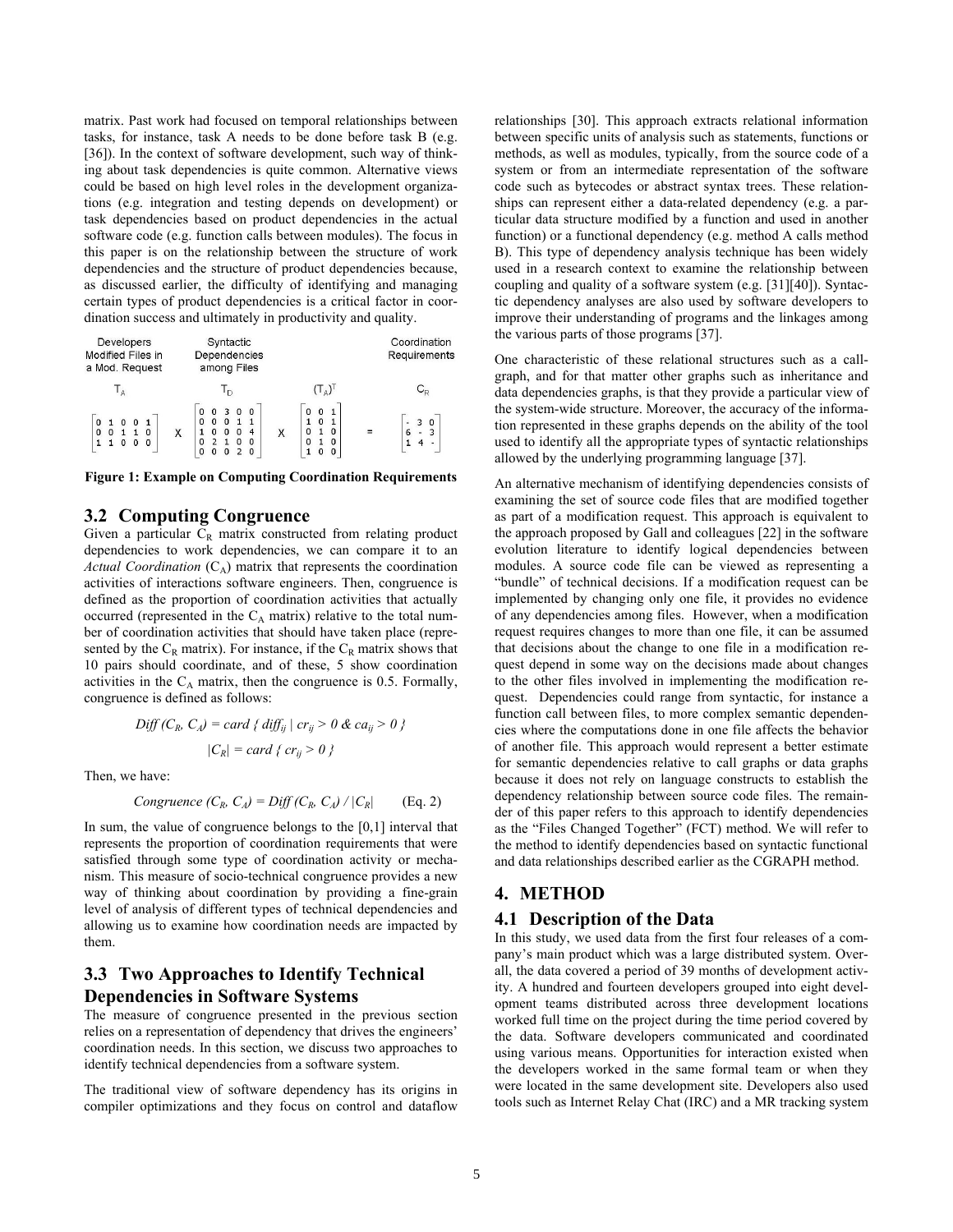(similar to Bugzilla) to interact and coordinate their work. For instance, the MR tracking system kept track of the progress of the task, comments and observations made by developers as well as additional material used in the development process. We collected communication and coordination information from those two systems. Finally, we also collected demographic data about the developers such as their programming and domain experience and level of formal education.

The unit of analysis is the modification request which corresponds to a development work item associated with a defect or a new feature. A total of 2375 multi-team modification requests were identified. Those modification requests belonged to the first four releases of the product and involved more than one software development team. The decision to focus on such modification requests is based on a growing body of research which shows that difficulties in communication and coordination breakdowns are recurring problems in software development [15][28][34], particularly when the work items are geographically distributed [28] and the task involves more than one organizational team [15][20][34].

## **4.2 Descriptions of Measures**

The literature has identified a number of factors that affect development time and, consequently, the resolution of modification requests. Some of those factors are related to characteristics of the task such as the amount of code to be written and the priority of the task, whereas other factors capture relevant attributes of the individual developers and the teams that participate in the development task. In the following paragraphs, we first describe our dependent variable, resolution time of modification requests. Secondly, the procedures used to construct the measures of congruence are described. Finally, we describe a number of control measures that were also included in the statistical models.

**Productivity Measure**: Our measure of development productivity is *Resolution Time* which is defined as the time, in days, it took to resolve a particular MR. We recognize that some modification requests may have longer resolution times because people are working on multiple MRs simultaneously, or because a MR was temporarily suspended to address other higher priority work. We addressed these concerns in two different ways. First, we collected several control variables that impact resolution time and they described later in this section. Secondly, our measure of productivity accounts only for the time that the MR was assigned to a particular developer. We were able to accurately determine such time periods because the company had a process in which modification requests were assigned to developers only when they were actively working on them. Otherwise, MRs would be assigned to a generic team identifier. Inspection of a random sample of modification requests suggested that this process rarely was not followed.

**Congruence Measures:** The data for building the *Coordination Requirements* matrix (equation 1) was extracted from several data sources such as the modification request reports, the version control system as well as the software code itself. A modification request provides the "developer *i* modified file *j*" relationship that constitutes our *Task Assignment* matrix. Since two different methods for identifying dependencies were used, FCT and CGRAPH, we constructed two different *Task Dependency* matrices. In the case of the FCT method, the cell c*ij* of the *Task Dependency* matrix represents the number of times a particular pair of source code files changed together as part of the work associated with a modification request. A moving window of 19 months was used to capture a representative set of logical dependencies among the software modules. The resolution date of the modification request was paired with the end of the time window used to collect the task dependency information. In the case of the CGRAPH method, the cell c*ij* of the *Task Dependency* matrix represents the number of data/function/method references from file *i* into file *j*. The syntactic relationships were extracted from the system's source code using the C-REX tool [26]. We constructed quarterly call-graphs of the entire system. The data from the quarter associated with the resolution date of the modification request was used to collect the task dependency information. Given the *Task Assignments* and *Task Dependencies* matrices just described, we computed as described in equation 1, two *Coordination Requirement* matrices, one based on the FCT and a second based on the CGRAPH method.

Software engineers can coordinate and exchange information through numerous communication means. Therefore, we constructed four *Actual Coordination* matrices which represent coordination activities that took place through different communication paths during the work associated with a modification request. *Structural Coordination* captures the potential communication and coordination activity that individuals that belong to the same organizational team might have through mechanisms such as periodic team meetings. We built the actual coordination matrix where a coordination activity between developers *i* and *j* exists if they belong to the same formal team. An extension of the structural coordination measure is to consider all the developers that are collocated in a same development facility as one group of individuals that have opportunities to communicate and coordinate given their physical proximity [1][38]. We refer to this measure as *Geographical coordination* and in terms of the matrix of coordination activities, engineers *i* and *j* have a linkage if they work in the same location.

The two *Actual Coordination* measures described so far are proxies for expected coordination within teams and within locations. We also constructed two additional measures that represent coordination activity that was measured more directly. *MR communication* considers an interaction between engineers *i* and *j* only when both *i* and *j* explicitly commented in the modification request report. Multiple modification requests might refer to the same problem and later be marked as duplicates of a particular modification request. All duplicates of the focal MR were also used to capture the interactions among developers. We focused on interactions among developers that explicitly commented on the MR report because the MR-tracking system notified through emails to all the individuals registered in a CC list every time an MR is updated. Therefore the recipients of updates could be significantly larger than the set of people actually providing information to the MR. In other words, our approach creates a network composed of only the engineers that contributed information to the MR report. Finally, *IRC communication* was computed based on interaction between developers from the IRC logs. Identifying which IRC messages related to which modification request posed a particular problem. The work on a MR could extend over days, weeks or even months. The IRC logs must be examined through out that period of time to identify interactions among engineers that are relevant to that MR. Furthermore, developers could refer to the MR id number (e.g. "<developer01> developer02: have you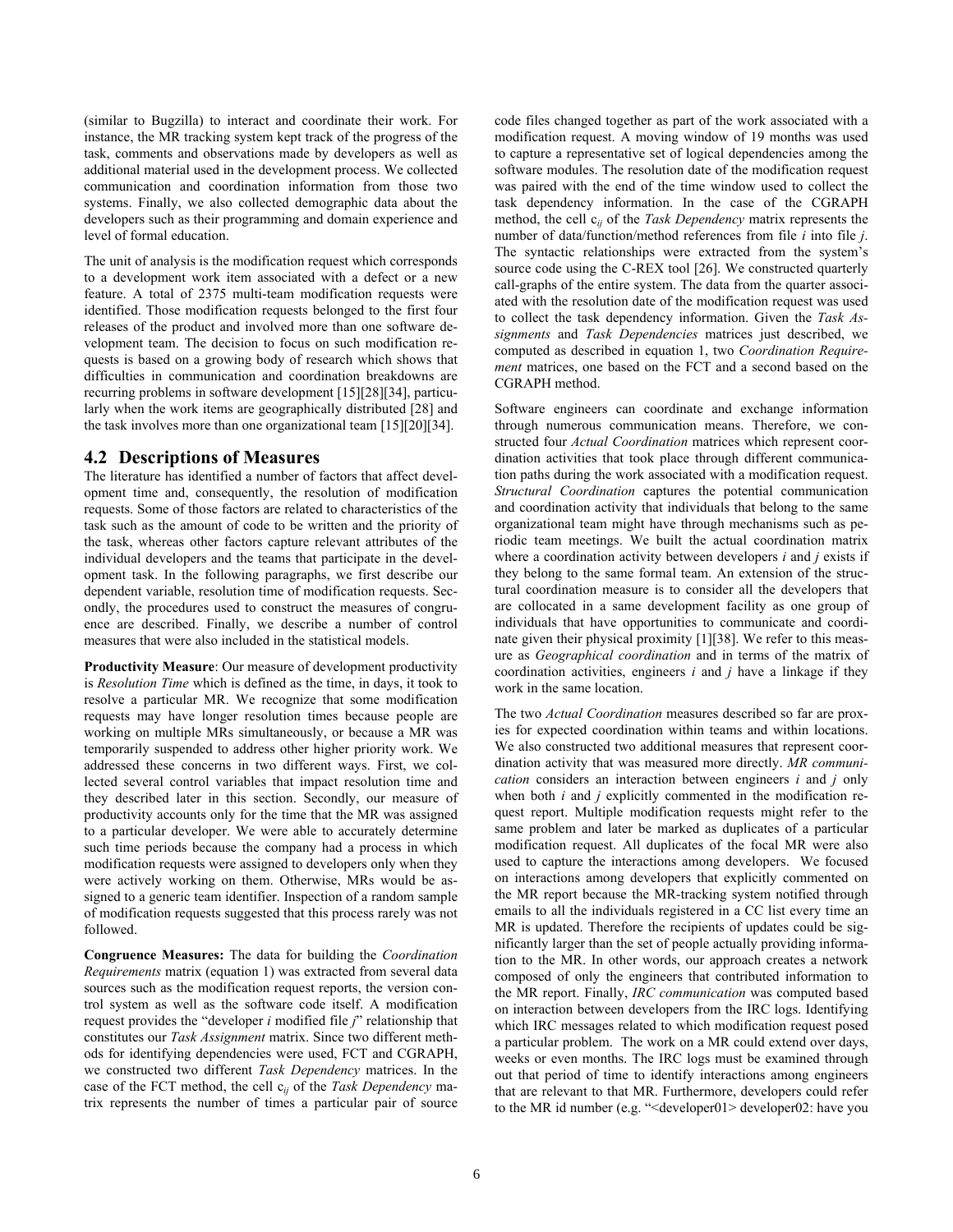looked at bug 12345") or to the problem the MR represents without any explicit reference to the MR (e.g. "<developer01> does anyone know why would RPC call 123 return the error code 12345?"). Three raters, blind to the research questions, were trained to examined the IRC logs corresponding to the period of time associated with each MR and to established an interaction between engineers *i* and *j* if they made reference to the bug ID or to the task or problem represented by the MR in their conversations. In order to assess the reliability of the raters' work, 10% of the MRs where coded by all raters. Comparisons of the obtained networks showed that 98.2% of the networks had the same set of nodes and edges. All four *Actual Coordination* matrices were symmetric.

Using the congruence computation described in *Eq. 2*, we constructed eight congruence measures, using all combinations of the two *Coordination Requirements* matrices (FCT and CGRAPH) and the four *Actual Coordination* matrices (Structural, Geographic, MR, and IRC). These congruence measures were used in the regression models described in sections 4.3 and 5.

**Control Measures:** As described in Cataldo et al [10], numerous factors impact the resolution time of modification requests. In this paper, we used the same set of control measures utilized in the baseline model reported by Cataldo et al [10]. The following paragraphs describe the details of those measures that capture attributes of the modification requests, the software engineers and the teams associated with the development work. Several taskspecific factors such as the temporal dependency among MRs, task priority and task re-assignments could have an important effect on development time. *Temporal Dependency* was measured as the number of modification requests that the focal MR depends on in order for the task to be performed. Management prioritized the activities of the developer by using a scale from 1 to 5 in the modification request report where level 5 as the highest priority and level 1 as the lowest priority. This rating constituted our measure of *priority* of the MR. *Task re-assignment* was measured as the number of times an MR was re-assigned to a different engineer or team. Re-assignment impacts resolution time because each new developer needs to build up contextual information about the task. In addition, MRs opened by customers could represent work items with higher importance consequently affecting the resolution time. A dummy variable was used to indicate if the MR is associated with the service request from a customer. *Multiple Locations* is a binary variable that indicates whether the all the developers that worked on a particular MR were in the same geographical location (a value of 0) or were distributed across the development labs (a value of 1). Finally, the *release* variable identifies the release of the product that the modification request is associated with. This variable could also be considered as a proxy for time to control for efficiencies that might develop over time and, consequently, affect the resolution time of the modification requests. The *change size* measure is a proxy for the actual amount of development work done and it was computed as the number of files that were modified as part of the change for the focal MR. Although past work [20] has used lines of code changed as a measure of the size of the modification, our analysis of both measures showed equivalent results in the statistical models used in this study.

It is well established that experience, along different dimensions such as tools, programming languages and product domain, is

critical to software development productivity [5][14][15]. We constructed several experience measures using archival information. *Programming experience* was computed as the average number of years of programming experience prior to joining the company of all the engineers involved in the modification request. *Tenure* was measured as the average number of months in the company of all the engineers that worked in the modification request at the time the work associated with the MR was completed. *Component experience* was computed as the average number of times that the engineers responsible for the modification request have worked on the same files affected by the focal modification request. This measure was also log-transformed to satisfy normality requirements. Finally*, Team load* is a measure of the average work load of the teams responsible for the components associated with the modification request. This control variable was computed as the ratio of the average number of modification requests in *open* or *assigned* state over the total number of engineers in the groups involved in the focal modification request during the period of time the MR was in *assigned* state.

## **4.3 Description of the Model**

Past research has found that linear [20][29] and hierarchical linear [20][34] models are appropriate techniques for examining the effects of different factors on development productivity. In this study, we examined the effect of congruence on resolution time using the following linear regression model:

ResolutionTime = 
$$
\sum_{i} \beta_i * CongruenceMeasure_i +
$$
  
 $\sum_{j} \delta_j * ControlVariable_j + \varepsilon$ 

An examination of descriptive statistics and Q-Q plot indicated that several of the variables (*Resolution Time*, *Change Size* and *Component Experience*) were highly skewed to the left. The log transformation provided the best approximation to a normal distribution. The analysis of the pair-wise correlations amongst the variables in the model suggested no relevant collinearity problems. Only a small set of correlations were statistically significant but their levels did not exceed +/- 0.343.

The measures of structural and geographical congruence could be affected by personnel turnover and mobility across teams. We examined archival data collected from the company and we determined a yearly turnover rate of only 3% and an inter-group mobility rate of less than 1%. The modification requests that involved individuals that left the company or changed group membership were eliminated from the analysis. However, an analysis including those modification requests showed results consistent with those reported in section 5.

## **5. RESULTS**

We performed several linear regression analyses to assess the effect of the congruence measures on the resolution time of modification requests. As discussed in section 4, two different methods, FCT and CGRAPH, were used to identifying technical dependencies which resulted in two sets of congruence measures. We first discuss the results of the analyses done using the congruence measures based on the FCT method. Table 1 shows the results from the OLS regressions. Model I is a baseline regression model which only considers the control factors. Consistent with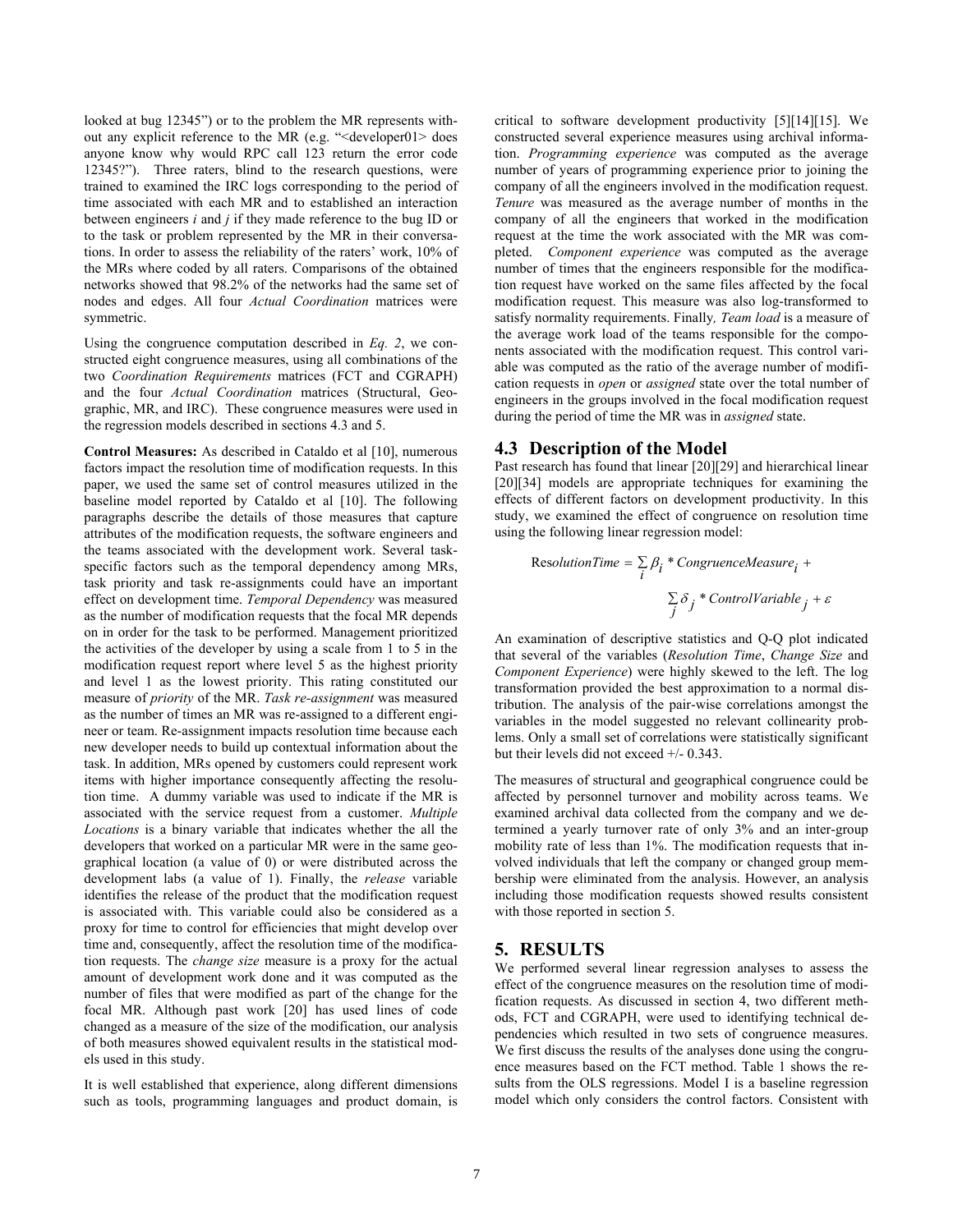previous empirical work in software engineering, factors such as the size of the modification to the code, familiarity with the software components, and general programming experience are significant elements that affect resolution time of MRs [20][28]. Task-specific characteristics such as temporal dependencies with other modification requests and the priority of the task are associated with an increase in development time. As it has been reported in previous research [20][28], the results also show that when developers are geographically distributed, the amount of time required to resolve modification requests is likely to increase. The coefficients from model I also suggest that time, captured by the variable *Release*, had no statistically significant effect. Since the *Release* measure is in fact a categorical variable, we also examined its impact using two dichotomous variables to represent the four possible values. The results were identical to defining *Release* as an integer from 1 to 4 to represent the four releases of the product.

| Table 1: Effects on Resolution Time (FCT method) |  |  |  |
|--------------------------------------------------|--|--|--|
|--------------------------------------------------|--|--|--|

|                                                                    | Model                | Model                | Model                |
|--------------------------------------------------------------------|----------------------|----------------------|----------------------|
|                                                                    | I                    | $\mathbf{I}$         | Ш                    |
| (Intercept)                                                        | $4.81**$             | $4.63**$             | 4.48**               |
| Temporal Dependency                                                | $0.59**$             | $0.59**$             | $0.59**$             |
| Priority                                                           | $-0.40**$            | $-0.41**$            | $-0.40**$            |
| Re-assignment                                                      | 0.01                 | 0.01                 | 0.01                 |
| Customer MR                                                        | 0.09                 | 0.10                 | 0.09                 |
| Release                                                            | $-0.02$              | $-0.02$              | $-0.03$              |
| Change Size (log)                                                  | $0.31**$             | $0.31**$             | $0.31**$             |
| Team Load                                                          | $-0.01$              | $-0.01$              | $-0.01$              |
| <b>Multiple Locations</b>                                          | $0.13**$             | $0.13**$             | $0.13**$             |
| Programming Experience                                             | $-0.17**$            | $-0.17**$            | $-0.17**$            |
| Tenure                                                             | $-0.01$ <sup>+</sup> | $-0.01$ <sup>+</sup> | $-0.01$ <sup>+</sup> |
| Component Experience (log)                                         | $-0.07**$            | $-0.07**$            | $-0.07**$            |
| Structural Congruence                                              |                      | $-0.18*$             | $-0.14*$             |
| Geographical Congruence                                            |                      | $-0.02*$             | $-0.04*$             |
| <b>MR</b> Congruence                                               |                      | $-0.06*$             | $-0.05*$             |
| IRC Congruence                                                     |                      | $-0.21*$             | $-0.21*$             |
| Multiple Locations X                                               |                      |                      |                      |
| MR Congruence                                                      |                      |                      | 0.13                 |
| Multiple Locations X                                               |                      |                      |                      |
| <b>IRC</b> Congruence                                              |                      |                      | $-0.27*$             |
| N                                                                  | 2375                 | 2375                 | 2375                 |
| Adjusted $R^2$                                                     | 0.718                | 0.819                | 0.831                |
| **<br>$\sim$ 10 <sup>*</sup><br>$+$<br>$\sim$ $\sim$ $\sim$ $\sim$ |                      |                      |                      |

 $({}^+p < 0.10, {}^*p < 0.05, {}^{**}p < 0.01)$ 

Model II introduces the measures of congruence into the analysis. The results show statistically significant effects on all the congruence measures computed using the FCT method. The estimated coefficients of the congruence measures have negative values which are associated with a reduction in resolution time. The results highlight the important role of congruence on task performance as well as the complementary nature of all communication paths. Structural congruence is associated with shorter development times suggesting that when coordination requirements are contained within a formal team and appropriate communication paths exists, task performance increases. Geographical congruence had a positive effect on resolution time, consistent with past research that argued distance has detrimental effects on communication (see [28] and [38] for reviews). Communication congruence based on the interactions amongst engineers through the MR

reports as well as IRC were also statistically significant suggesting the usefulness of these tools in facilitating coordination among individuals that belong to different teams and could potentially be geographically distributed.

Finally, model III includes several interaction factors to assess whether the role of congruence changes when the groups involved in a particular MR are geographically distributed. The results show a statistically significance impact only for the Multiple Locations X IRC term. The negative coefficient suggests that when developers are geographically distributed the impact of IRC congruence on resolution time is higher above and beyond the direct effect.

Table 2 shows the results of our analysis obtained when the congruence measures are computed using the CGRAPH method for identifying technical dependencies. Model I is the same model reported in table 1. We observe in model IV that only geographical congruence is statistically significant and its coefficient is negative indicating a reduction in the resolution time as congruence increases. Structural congruence was marginally significant. Finally, Model V shows that interaction terms were not statistically significant. In sum, these results suggest that the two dependency identification methods, FCT and CGRAPH, are capturing different sets of technical dependencies that impact the development tasks differently.

**Table 2: Effects on Resolution Time (CGRAPH method)** 

|                            | Model                | Model                | Model                |
|----------------------------|----------------------|----------------------|----------------------|
|                            | I                    | IV                   | V                    |
| (Intercept)                | $4.81**$             | 4.88**               | $4.81**$             |
| Temporal Dependency        | $0.59**$             | $0.59**$             | $0.59**$             |
| Priority                   | $-0.40**$            | $-0.40**$            | $-0.40**$            |
| Re-assignment              | 0.01                 | 0.03                 | 0.01                 |
| <b>Customer MR</b>         | 0.09                 | 0.19                 | 0.09                 |
| Release                    | $-0.02$              | $-0.02$              | $-0.02$              |
| Change Size (log)          | $0.31**$             | $0.31**$             | $0.31**$             |
| Team Load                  | $-0.01$              | $-0.01$              | $-0.01$              |
| Multiple Locations         | $0.13**$             | $0.12**$             | $0.13**$             |
| Programming Experience     | $-0.17**$            | $-0.17**$            | $-0.17**$            |
| Tenure                     | $-0.01$ <sup>+</sup> | $-0.01$ <sup>+</sup> | $-0.01$ <sup>+</sup> |
| Component Experience (log) | $-0.07**$            | $-0.07**$            | $-0.07**$            |
| Structural Congruence      |                      | $-0.21$ <sup>+</sup> | $-0.23$ <sup>+</sup> |
| Geographical Congruence    |                      | $-0.11*$             | $-0.03*$             |
| <b>MR</b> Congruence       |                      | 0.41                 | 0.48                 |
| <b>IRC</b> Congruence      |                      | $-0.01$              | $-0.02$              |
| Multiple Locations $X$     |                      |                      |                      |
| <b>MR</b> Congruence       |                      |                      | 0.05                 |
| Multiple Locations $X$     |                      |                      |                      |
| <b>IRC</b> Congruence      |                      |                      | $-0.41$              |
| N                          | 2375                 | 2375                 | 2375                 |
| Adjusted $R^2$             | 0.718                | 0.731                | 0.722                |

 $({}^+p < 0.10, {}^*p < 0.05, {}^{**}p < 0.01)$ 

# **6. DISCUSSION**

This study has significant contributions to the software engineering and management of product development organizations literatures. First, the empirical evaluation of the congruence framework showed the importance of understanding the dynamic nature of software development. Identifying the "right" set of product de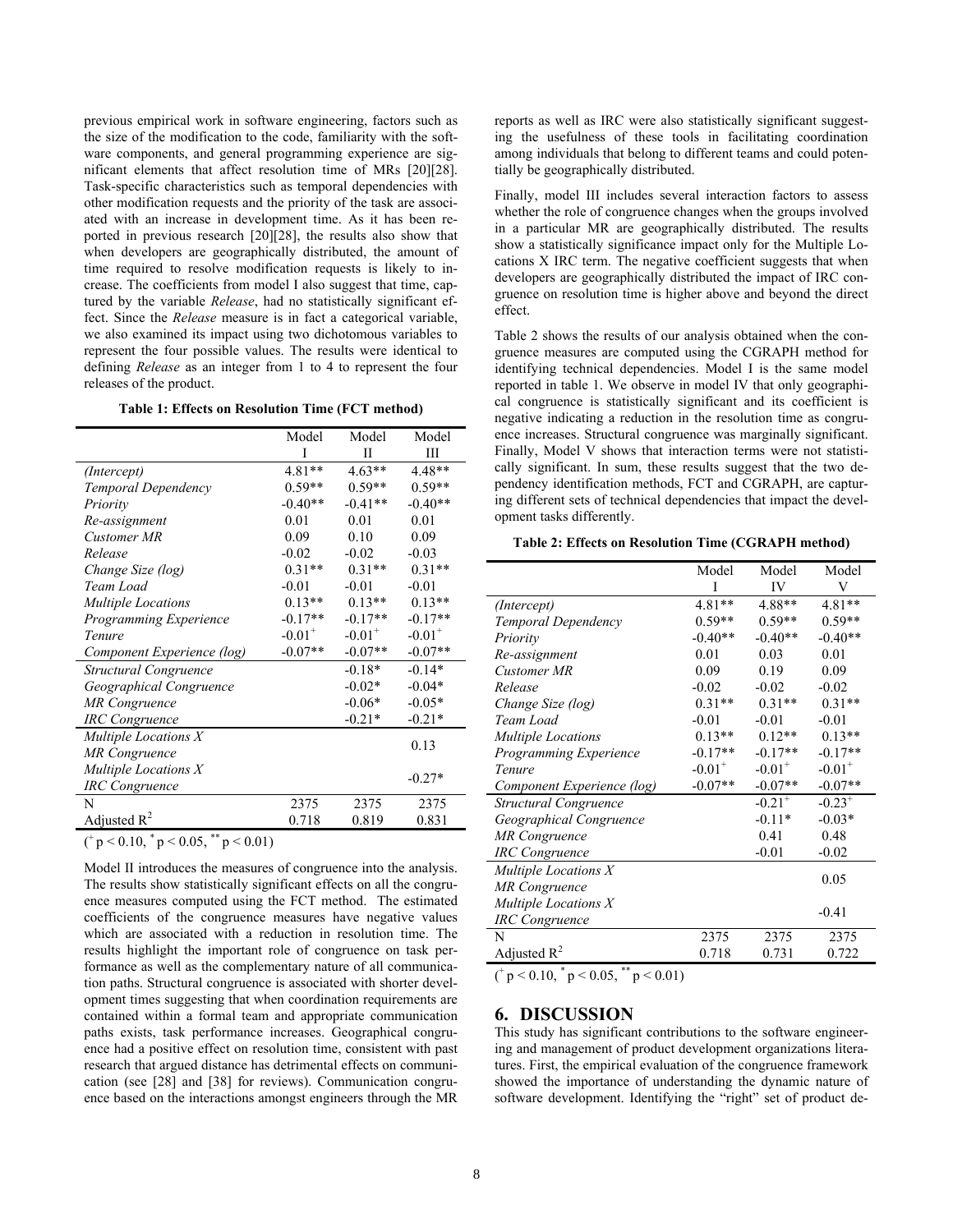pendencies that determine the relevant work dependencies and coordinating accordingly has significant impact on reducing the resolution time of modification requests. The analyses showed traditional software dependencies, such as syntactic relationships, tend to capture a relatively narrow view of product dependencies that is not fully representative of the important product dependencies that drive the need to coordinate. On the other hand, logical dependencies provide a more accurate representation of the most relevant product dependencies in software development projects. The statistical analyses showed that when developers' coordination patterns are congruent with their coordination needs, the resolution time of modification requests was, on average, reduced by 32% when considering the collective effect of all four measures of congruence. Generalizing, the empirical examination of the congruence framework and coordination patterns showed the tight relationship between team design, coordination and performance providing an important contribution to the organizational literature.

The congruence framework extends traditional conceptualizations of coordination by taking a fine-grain level of analysis to better examine the mismatches between dependencies and coordination activities. Those gaps could have major implications for the productivity and the quality of the output of product development organizations [15][20][28][42]. Our empirical results suggest that our measure of socio-technical congruence represents a useful framework to examine how coordination needs that are not satisfied impact software development productivity. When the developers coordinate their task with the relevant set of workers, productivity increases. Individuals have difficulties identifying task interdependencies that are not obvious or explicit [42] and the developers' ability to recognize dependencies diminish as coordination requirements change over time [21]. For these reasons, changes in the coordination requirements represent an important obstacle for product development organizations, particularly, when work groups are geographically distributed. Collaborative tools and managerial techniques that utilize the congruence framework could play an important role in reducing the gap between recognized and actual interdependencies.

## **7. LIMITATIONS**

It is also important to highlight some of the limitations of the work reported in this paper. First, the measures proposed by the congruence framework are contingent on assumptions about the software development processes used in the development organization as well as usage patterns of tools that assist the development effort such as defect tracking and version control systems. One key assumption is the possibility to identify (1) the set of source code files that were changed as part of a modification request and (2) the developers that made those changes. For instance, a policy of source code file ownership by particular developers could potentially bias the congruence measures. Developers that own a particular source code might appear as participants in the development effort associated with a modification request, however, that might not be the case. In other cases, such as open source projects, the nature of the work in certain project is such that the information about which files changed together as part of a MR is not easily reconstructible in a reliable way.

The alternative approach of computing coordination requirements based on syntactic relationships also has its limitations. The method relies on tools that can reliably extract the dependency

information among software modules for a specific programming language. More importantly, projects that use multiple programming languages will represent a challenge, particularly, in terms of determining syntactic dependencies that involve modules written in different programming languages.

Another limitation of the work presented in this paper is a potential concern for external validity. Our analysis examined only one system with particular technical properties that might be conducive to support the results found by the analysis. However, the processes and tools used by the development organization are commonplace in the software industry. Moreover, the general technical characteristics of the system are similar to other types of distributed systems developed into products in the software industry. Hence, we think the results are generalizable, particularly, in the context of development organizations responsible for delivering complex software systems. Finally, the study does not consider all forms of coordination, such as telephone and e-mail communication. Data on such communication were not available.

# **8. FUTURE WORK**

## **8.1 Enhancing coordination needs awareness**

Collaboration, coordination, and task awareness tools are a natural application for the coordination requirements measure presented in this paper. Part of the research effort of the CSCW community has been on improving traditional tools, such as email and instant messaging, which have become an integral part of work in the vast majority of organizations [3][45]. For instance, the coordination requirements measure could provide a way of identifying the email exchanges that are more relevant given the task interdependencies among individuals. This information would enable tools to present an enhanced task management experience by, for instance, prioritizing to-do lists and generating reminders to respond to task-specific emails based on the coordination requirements. This email sorting approach could be thought as a task-specific alternative to other social-based sorting techniques such as the one proposed by Fisher and colleagues [21]. A more recent set of tools, such as sidebars [7] and productivity assistants [24], would also benefit from the congruence framework. These types of tools focus on activity-centric collaboration and, as argued by Geyer and colleagues [24], the majority of the tools assume user intervention in terms of deciding what type of information to make part of the sidebar. The congruence framework would provide an automatic mechanism to identify people of interest giving a particular set of task dependencies among the workers.

In the context of large software development projects, identifying the appropriate person to interact with and coordinate interdependent activities is not a straightforward task. In fact, it is well established that software developers have serious difficulties identifying the right set of individuals to coordinate with [17][25]. The coordination requirement measure provides a mechanism to augment awareness tools that provide real-time information regarding the likely set of workers that a particular individual might need to communicate with. For instance, integrated development environments, such as Eclipse [18] or Jazz [32], could use the coordination requirement information to recommend a dynamic "coordination buddy list" every time particular parts of the software are modified. In this way, the developer becomes aware of the set of engineers that modified parts of the system that are interdependent with the one the developer is working on. The concept of the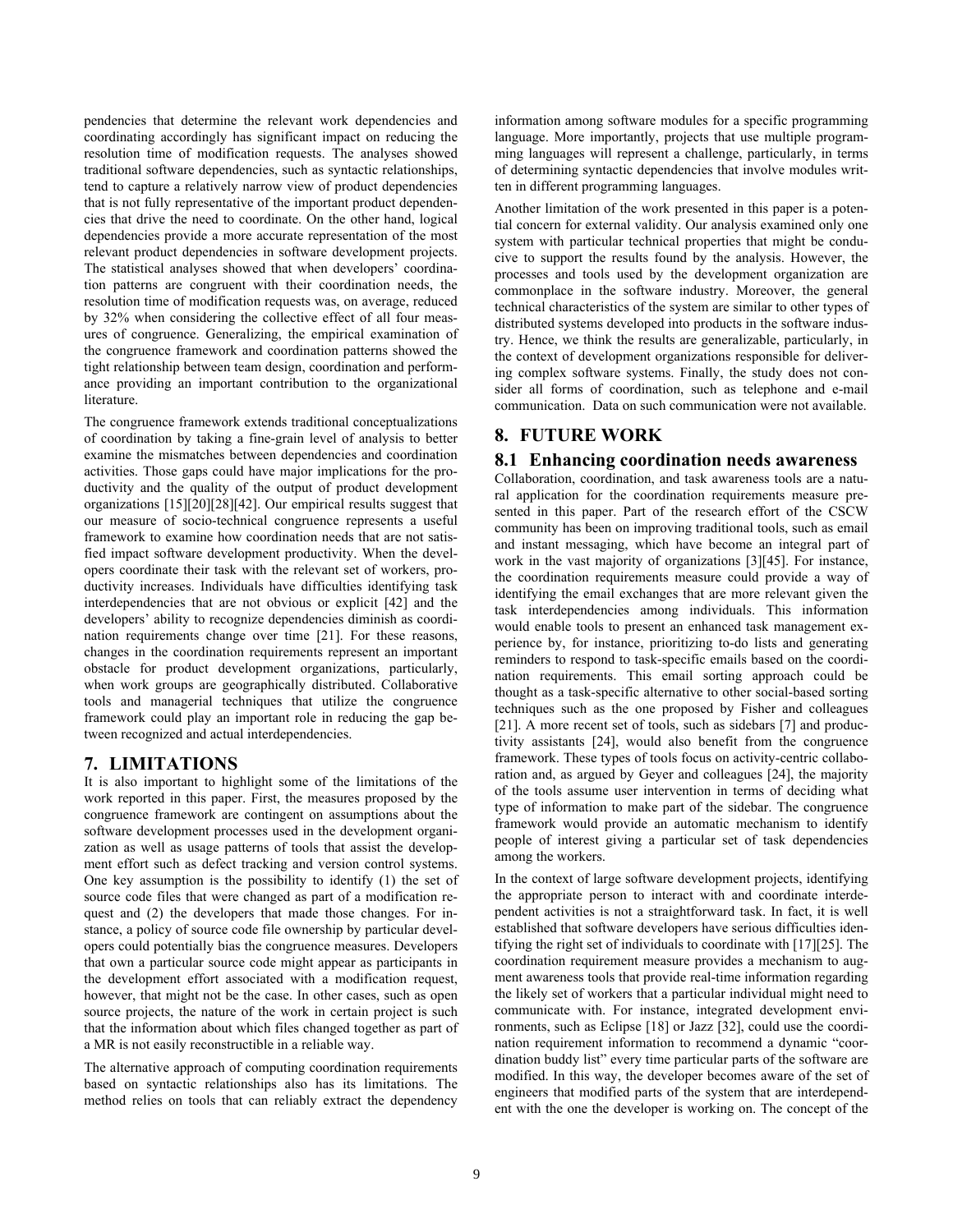"buddy list" in communication and collaboration tools is not a new idea. However, the novel contribution is to construct the "buddy list" from accurate estimates of the set of individuals more likely to be relevant to a particular developer in relations to the work dependencies, information which is captured by the coordination requirements measure.

# **8.2 Identification of coordination requirements in early stages of software projects**

The empirical examination of the congruence framework showed the relevance of matching coordination activity with the finegrained coordination needs that emerge in the development of software systems. However, the measure of congruence, as computed in the study, relies on archival data to capture the information about product dependencies, task assignments as well as coordination activity carried out by the development organization. Our promising results highlight the importance of identifying potential coordination needs as early as possible in the development process in order to provide the development organization with the appropriate communication and coordination mechanisms. Certainly such a task is a challenging one.

In early stages of a project, only architectural or high level design specifications of a system are available. Those documents by definition abstract a significant portion of the technical details of software systems in order to understand the overall attributes and relationships among the main components of a system. A higher level of abstraction could potentially hinder the identification of relevant technical dependencies and consequently, important coordination requirements. However, the use of standardized design and modeling languages, such as UML, might represent a way of overcoming these challenges. Researchers have proposed standard graphical representations of software architectures that capture different technical aspects of a software system [12]. Examples of those graphical representations are the *module* view and the *components-and-connectors* view.

We envision a *coordination* view of the architecture that combines the product's technical dependencies with relationships among the organizational units responsible for carrying out the development work. In order to generate such representations, methods of identifying relevant dependencies from the technically focused views of the architecture are to be devised. One potentially promising approach is to synthesize the dependencies represented in the various types of UML diagrams (e.g. class diagrams, sequence diagrams, etc.) into a single set of technical relationships among modules. Such a method could be able to identify logical relationships among parts of the systems which, as shown in this paper, are an important factor driving the work dependencies in software development organizations.

## **9. ACKNOWLEDGMENTS**

We gratefully acknowledge support by the National Science Foundation under Grants No. IIS-0414698, IIS-0534656 and IGERT 9972762; the Software Industry Center at Carnegie Mellon University and its sponsors, especially the Alfred P. Sloan Foundation; and a Software Engineering Institute IRD grant.

## **10. REFERENCES**

[1] Allen, T.J. 1977. Managing the Flow of Technology. MIT Press.

- [2] Baldwin, C.Y. and Clark, K.B. 2000. Design Rules: The Power of Modularity. MIT Press.
- [3] Bellotti, V. et al. 2003. Taking email to task: the design and evaluation of a task management centered email tool. In Proceedings International Conference on Human Factors in Computing Systems (CHI'03), Ft. Lauderdale, FL.
- [4] Bass, M., Bass, L., Herbsleb, J.D. and Cataldo, M. 2006. Architectural Misalignment: an Experience Report. To appear in the Proceedings of the 6<sup>th</sup> International Conference on Software Architectures (WICSA '07).
- [5] Brooks, F. 1995. The Mythical Man-Month: Essays on Software Engineering. Addison Wesley.
- [6] Burton, R.M. and Obel, B. 1998. Strategic Organizational Diagnosis and Design. Kluwer Academic Publishers.
- [7] Cadiz, J.J. et al. 2002. Designing and deploying an information awareness interface. In Proceedings of the Conference on Computer Supported Cooperative Work (CSCW'02), New York, NY.
- [8] Carley, K.M. 2002. Smart Agents and Organizations of the Future. In Handbook of New Media. Edited by Lievrouw, L. and Livingstone, S., Sage, Thousand Oaks, CA.
- [9] Carley, K.M and Ren, Y. 2001. Tradeoffs between Performance and Adaptability for  $C<sup>3</sup>I$  Architectures. In Proceedings of the 6th International Command and Control Research and Technology Symposium, Annapolis, Maryland.
- [10] Cataldo, M. et al. Identification of Coordination Requirements: Implications for the Design of Collaboration and Awareness Tools. In Proceedings of the Conference on Computer Supported Cooperative Work (CSCW'06), Banff, Alberta, Canada.
- [11] Cataldo, M. et al. 2007. On Coordination Mechanism in Global Software Development. In Proceedings of the International Conference on Global Software Engineering (ICGSE'07), Munich, Germany.
- [12] Clements, P. et al. 2002. Documenting Software Architectures: Views and Beyond. Addison-Wesley.
- [13] Conway, M.E. 1968. How do committees invent? Datamation, 14, 5, 28-31.
- [14] Curtis, B. 1981. Human Factors in Software Development. Ed. by Curtis, B., IEEE Computer Society.
- [15] Curtis, B., Kransner, H. and Iscoe, N. 1988. A field study of software design process for large systems. Communications of ACM, 31, 11, 1268-1287.
- [16] de Souza, C.R.B. 2005. On the Relationship between Software Dependencies and Coordination: Field Studies and Tool Support. Ph.D. dissertation, Donald Bren School of Information and Computer Sciences, University of California, Irvine.
- [17] de Souza, C.R.B. et al. 2004. How a Good Software Practice Thwarts Collaboration – The multiple roles of APIs in Software Development. In Proceedings of the 12<sup>th</sup> Conference on Foundations of Software Engineering (FSE '04), Newport Beach, CA.
- [18] Eclipse Project. 2008. http://www.eclipse.org. URL accessed on February  $28<sup>th</sup>$ , 2008.